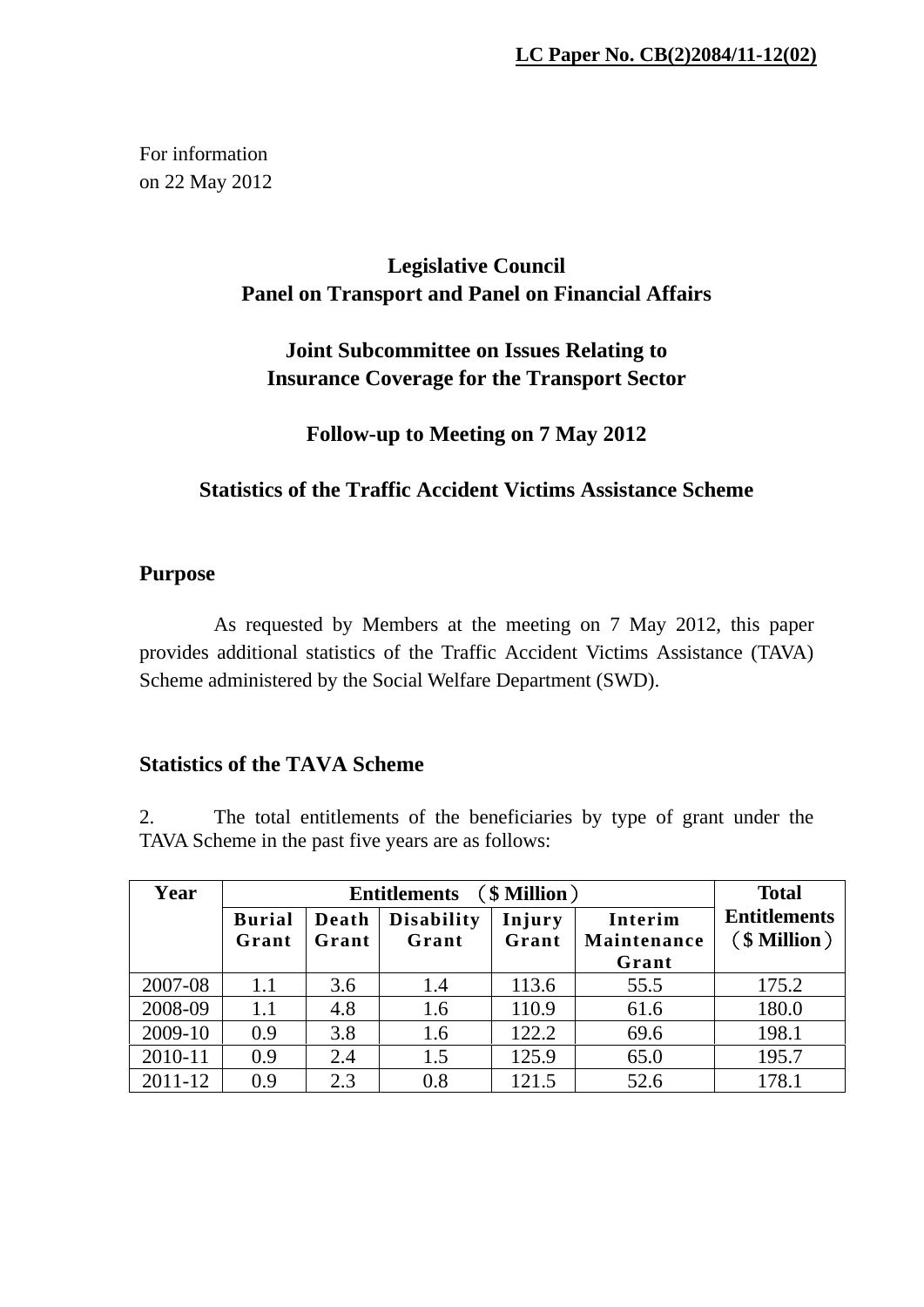| Year        | No. of persons<br>prosecuted | No. of persons<br>convicted |
|-------------|------------------------------|-----------------------------|
| 2007-08     |                              |                             |
| 2008-09     |                              |                             |
| $2009 - 10$ |                              |                             |
| $2010 - 11$ |                              |                             |
| $2011 - 12$ | (Note 1)                     | (Note 2)                    |

3. The numbers of persons prosecuted and the numbers of persons convicted of fraudulent claims for TAVA grants in the past five years are as follows:

Note 1: Including 99 persons prosecuted subsequent to the "Operation Blue Day" conducted by the Police in 2010, with two of them pending court decision.

**Total 108 106** 

Note 2: Including 97 persons convicted subsequent to the "Operation Blue Day" conducted by the Police in 2010.

4. The numbers of suspected fraudulent cases referred by SWD to the Police for investigation and follow-up in the past five years are as follows:

| Year        | No. of cases referred |
|-------------|-----------------------|
| 2007-08     |                       |
| 2008-09     | 15                    |
| $2009 - 10$ | $79$ (Note 3)         |
| $2010 - 11$ |                       |
| $2011 - 12$ |                       |

Note 3: Including 52 cases referred under the "Operation Blue Day" conducted by the Police in 2010.

5. The numbers of TAVA applicants and the numbers of applicants with repeated claims in the past five years are as follows:

| Year        | No. of TAVA<br>applicants | No. of applicants with<br>repeated claims |
|-------------|---------------------------|-------------------------------------------|
| 2007-08     | 8,964                     | 180                                       |
| 2008-09     | 8,515                     | 182                                       |
| $2009 - 10$ | 8,679                     | 217                                       |
| $2010 - 11$ | 8,681                     | 218                                       |
| $2011 - 12$ | 8,718                     | 86                                        |